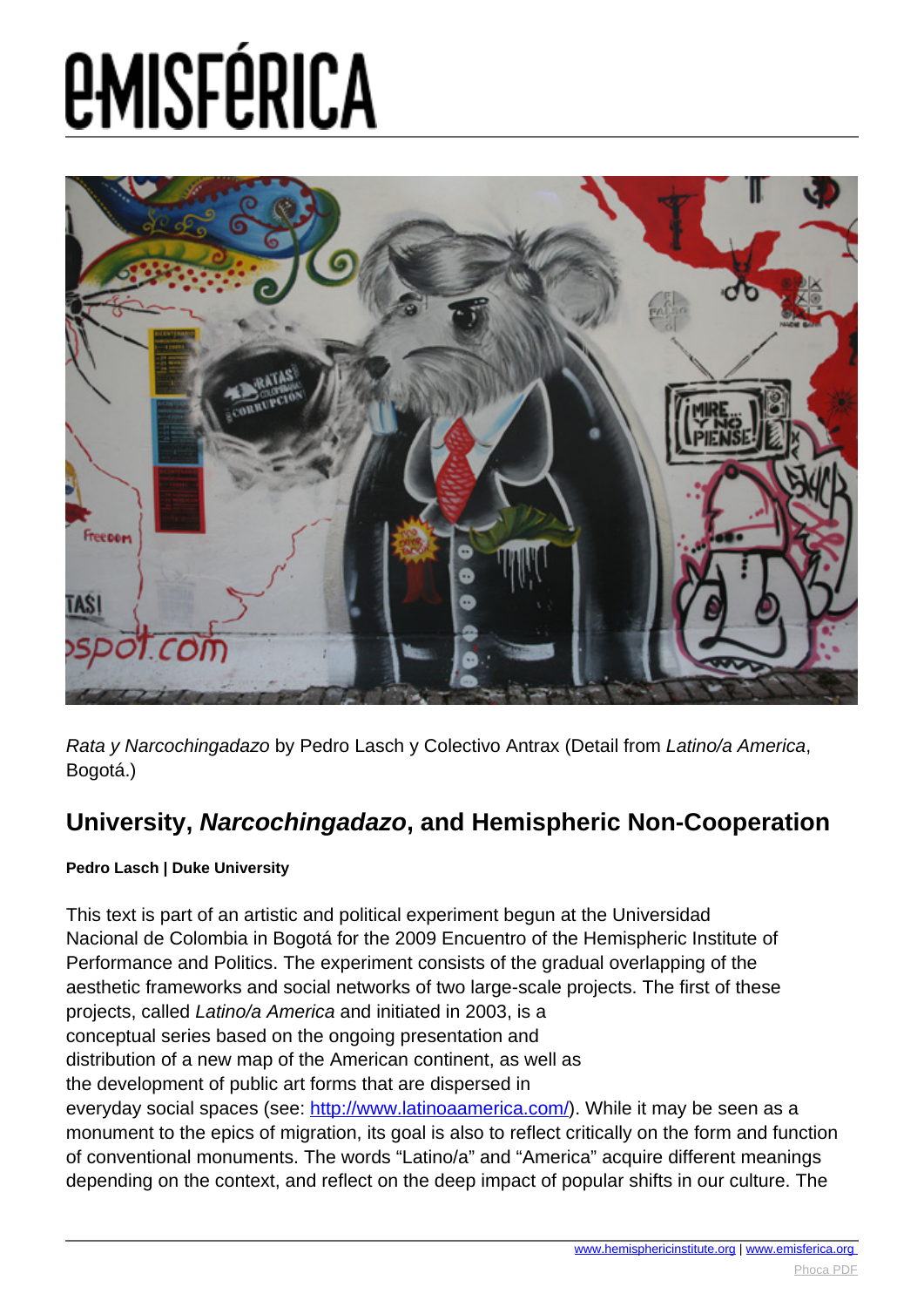common tie between all of the different versions is the sharing of a new "Latinidad" that extends globally and is redefining the English-speaking world. The work registers the ways in which we are changing what "America" means and what it means to be "American."

The second project started only recently in the city of Mérida, Yucatán during the Bienal Interactiva IV. Launched in May of 2009 via the Internet and a series of events in Spanish and Yucatec Mayan, this second project is entitled Bicentenario Narcochingadazo (see: http://www.1810-1910-2010.com/blog/). Developed with Colombian artist and curator Miguel Rojas-Sotelo, as well as a growing number of individuals and organizations, the Narcochingadazo project invites participants to create collaborative spaces that critically engage with the various national and international celebrations of independence happening across Latin America in 2010. Under the general call to act "against the oligarchies and their official celebrations" ("contra las oligarquías y sus celebraciones oficiales") the first stage of the project (May to December 2009) was mostly dedicated to establishing connections with individuals and social groups who want to produce events, actions, and works for the second stage (June to December 2010), a time when we will confront the innumerable official celebrations from our various nodes on the map. All of our interventions will be autonomously organized in each location. Many of them will be tactically disguised as official ones. Some of them will be covert, others public.



1810-1910-2010, Haiti. Photo: Esther Gabara)



1810-1910-2010, Haiti. Photo: Esther Gabara)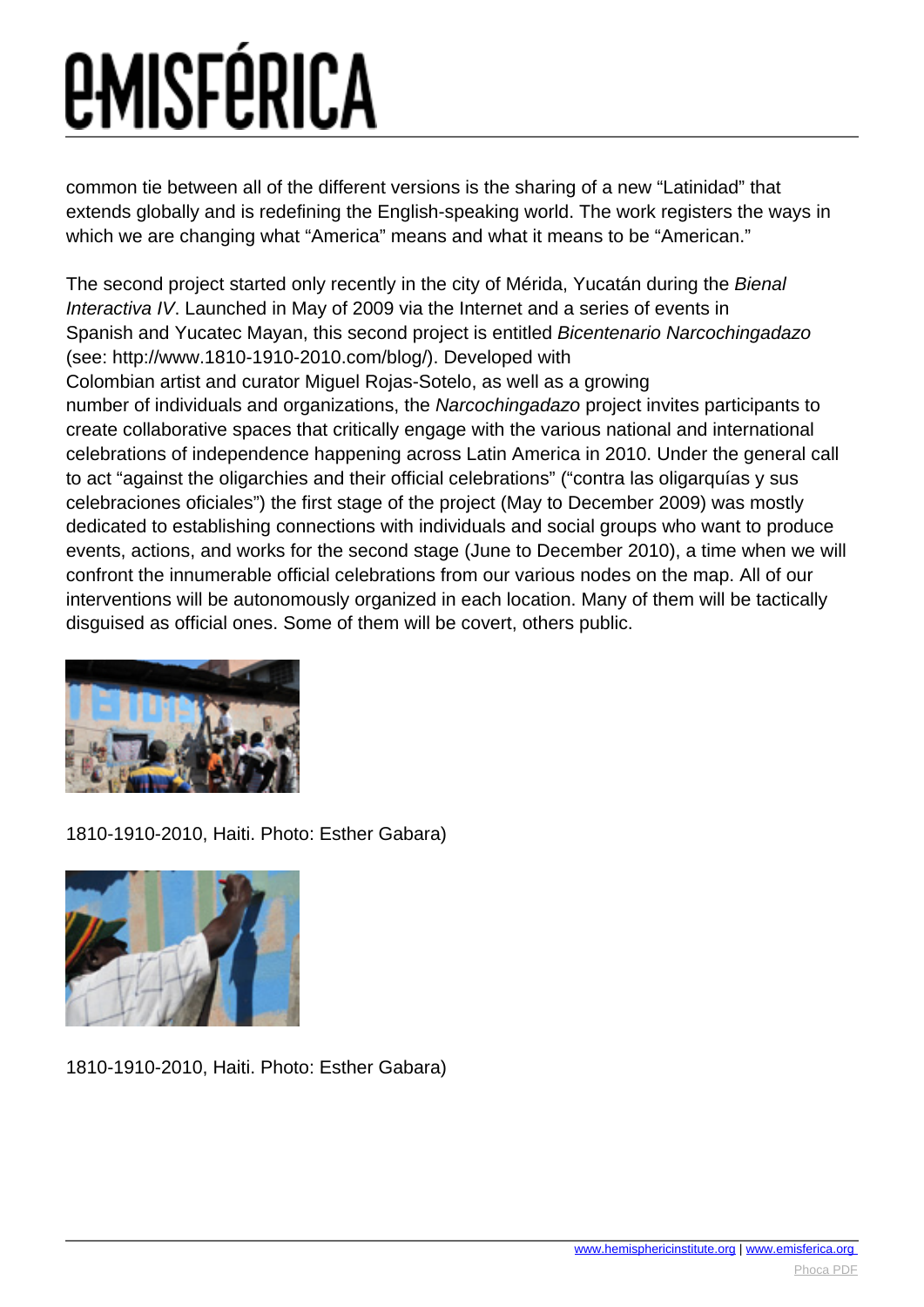<span id="page-2-0"></span>The first stage of the Narcochingandazo ended with our participation in the Ghetto Biennale in Port-Au-Prince, Haiti (see: http://www.ghettobiennale.com/), where we focused on the importance of the Haitian Revolution, as well as the reasons for its continued exclusion from official hemispheric and world narratives. Local and international artists, activists, and scholars were invited to participate. Between December 14 and 21, 2009, Esther Gabara and I held workshops and activities within the extraordinary artistic community of Grand Rue in Port-Au-Prince. The activities centered on the development of ideas for future actions in Haiti. As a backdrop to these activities, we created on one of the most visible walls of the Grand Rue an active play of significant Haitian dates and numbers, abstract symbols to be overlaid on the ominous numbers of [1](#page-2-0)810, 1910, and  $2010<sup>1</sup>$ 

To begin the experiment to bring these two projects into dialogue, the Bogotá edition of the Latino/a America map was painted multiple times to create a horizontal mural on one of the most public sites of the National University, the longest wall facing the entrance from Calle 45.

This is also one of the exterior walls of the Museo de Arte de la Universidad. On one hand, the location and medium were chosen to turn both museum and university outwards, towards the street, without losing the cohesiveness provided by the curatorial framework of the Encuentro and its partner institutions in Bogotá. On the other hand, this medium and site created a performative ground where we could collectively find connections between the histories of muralism and graffiti across the continent and also generate a more international dialogue about the vibrant street art and rayado culture of the university and the city at large.



Latino/a America - versión mural (Lasch. pintado por Senil en Bogotá)

Originally designed by its modernist architects and urban planners to be constantly dressed in white (hence the nickname Ciudad Blanca), the entire campus of the Universidad Nacional registers on its walls an intense daily battle between the various messages and styles of urban graffiti and the overlaid coats of institutional white paint. In November 2000, one week before the Bush vs. Gore elections, I called for a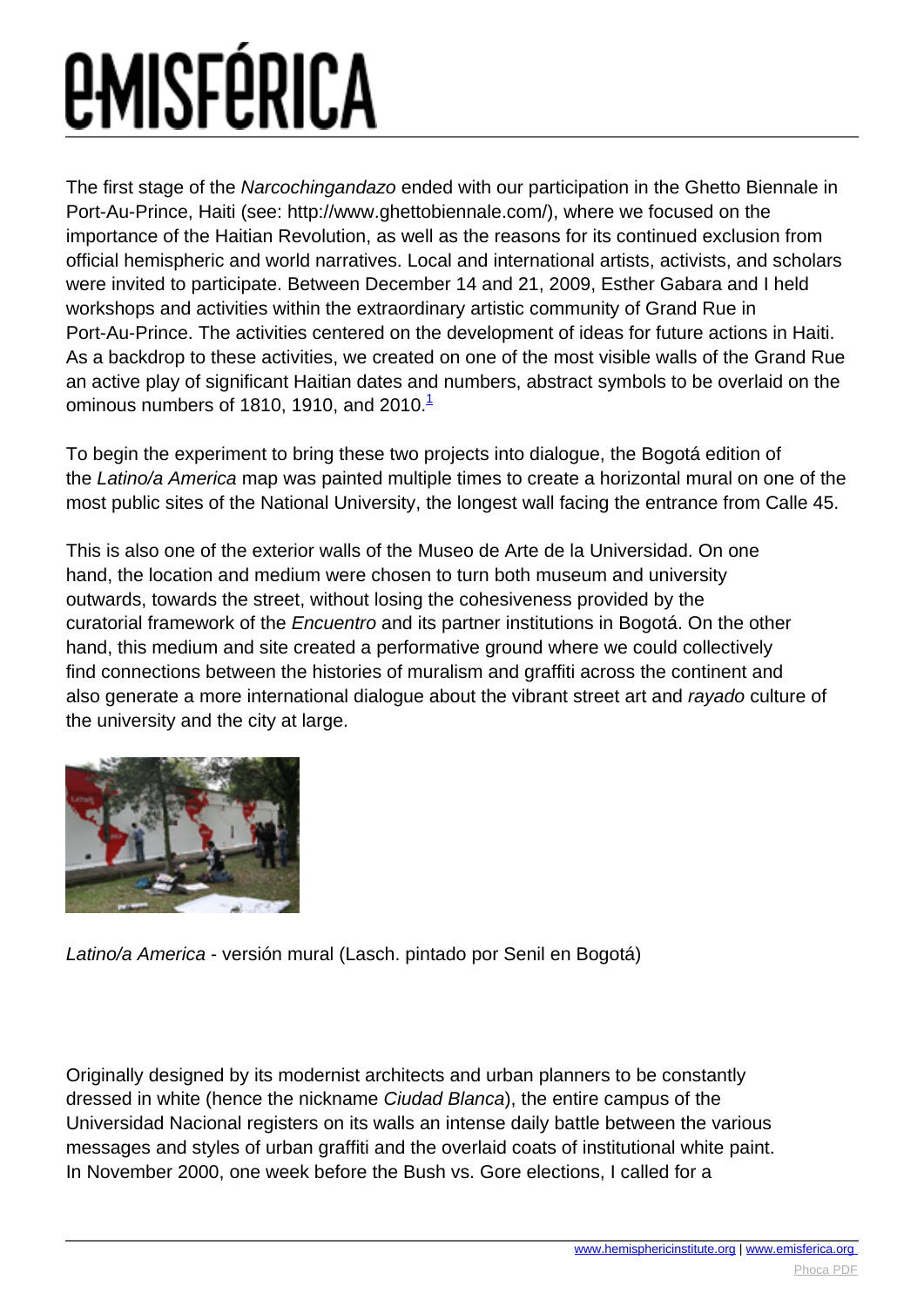collective performance of citizenship that may here help us project the Latino/a America mural at the Ciudad Blanca onto a key site of U.S. power. Produced as a set of 500 flyers and posters distributed in very public sites across New York City, the work was called "Come Paint the White House" and it invited graffiti artists from across the country to meet in Washington D.C. to radically redecorate the walls of the White House with endless layers of colorful tags and messages(see:<http://www.pedrolasch.com/individual/paintthewhitehouse.html>). "The White

House has been too white for too long," the call and manifesto began.



Latino/a America, Bogotá.



Latino/a America, Bogotá.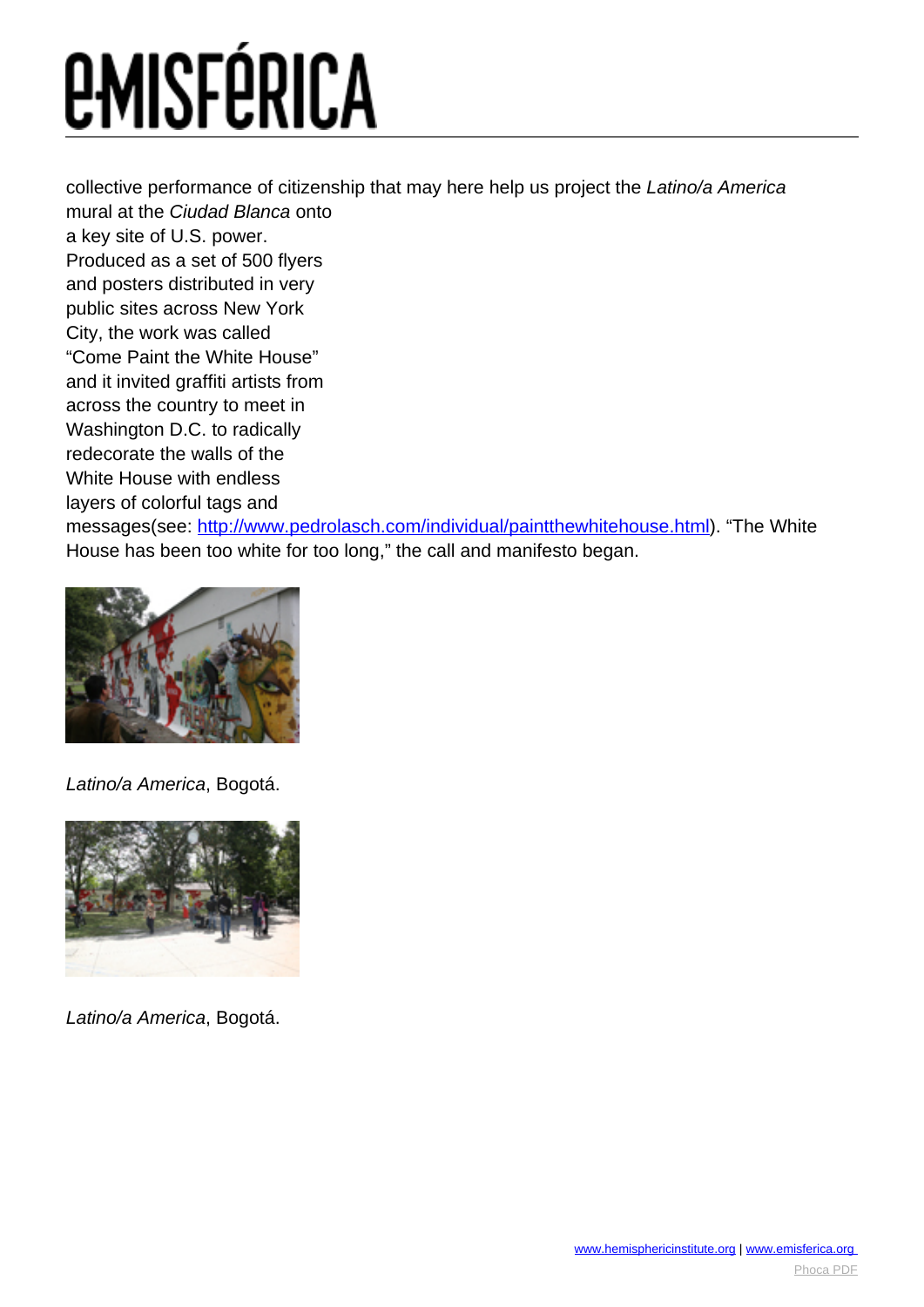# *<u>EMISFÉRICA</u>*



Latino/a America, Bogotá.

Through the Narcochingadazo call, a similar invitation was extended to street and graffiti artists from Bogotá and other Colombian towns, excep[t this time the act of](http://www.hemisphericinsitute.org/) painting the white house was not fictional or symbolic. It actually happened on the walls of the Ciudad Blanca during three days of workshops (August 24-26, 2009) and continues to this day. The graffiti interventions were structured by local ideas and practices of resistance against the official narratives of the bicentennials, but they were also painted over the previously executed mural of Latino/a America, literally overlapping these two projects in a cohesive visual dialogue. The idea of linking intensely local urban art forms with conceptual and politicized global networks is not random. The goal is in part to help generate throughout 2010 – and beyond – an international university of the street and the field ("una universidad de la calle y el campo"), a university whose ways of making things public is not defined merely by peer-reviewed publications, a university whose art forms are less bound by the invisible class dividers that depoliticize campuses and artists under misleading premises of quality and autonomy.

If artists and academics want to be an integral part of society, they cannot hide under the privilege of exception. Freedom of speech and the general protection from being harmed for one's ideas and beliefs are as important for a plumber or domestic worker as they are for a professor of art or literature. The Narcochingadazo positions itself against the habits and gestures of historical privilege afforded by race and class segregation, privileges that are often the very reflections of the legal and spatial definition of our campuses, privileges that may be maintained by a self-evident oligarchy or a statist revolutionary discourse.

Narcochingadazo also pushes toward the legalization of migration, international work, and the drug trade across the Hemisphere, at the very least attempting to give these social phenomena a more complex cultural voice. This does not mean we identify with the violent power of drug bosses or corrupt politicians above them – those whom Miguel Rojas-Sotelo has identified as the "new capitalists" who brought neoliberalism to places like Colombia in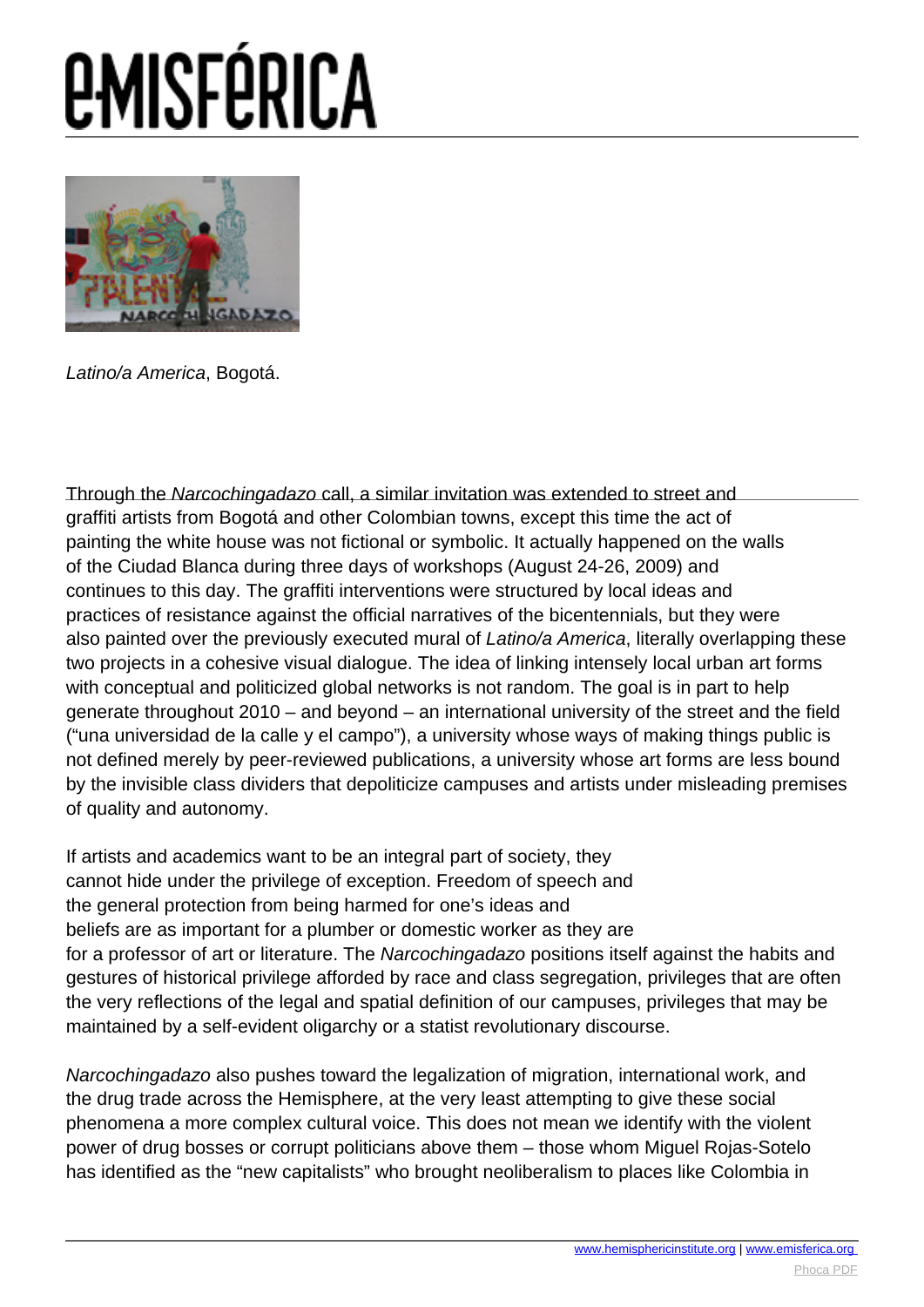the 1980s. We want legalization because, other than the more recent war against terror, the policies of border control (control of population flows and labor markets) and the war against drugs (monopolization of illicit substance and weapons markets) are the two main post-Cold War ideological justifications used by the U.S. and its various allied national elites to oppress Latin American and Latino/a populations.



2x1 (Mefisto)

The Narcochingadazo simply states what is already a fact: we are living a great crisis across the Hemisphere and the level of death and misery cannot be suppressed any longer. While certainly harmful to specific individuals, it is of sadly little consequence whether a Cuban artist decides to distribute cocaine at a Colombian university and call it a performance, especially when she has not done the same at the U.S. university where she teaches. Tania Bruguera's ongoing success in the creation of press-friendly social spectacles may be best placed in the U.S., where gestures of civil disobedience by drug users would be the most radical, artistically and politically. Perhaps the artist will agree to bring \$5000 worth of cocaine for public consumption at Harvard for a 2010 Narcochingadazo event.

Beyond the recent history of drug wars, there are a great number of reasons why Colombia is the most appropriate place to have begun the overlapping of Latino/a America and Narcochingadazo. I will here point out only two of them as I conclude this text. On an artistic level, Colombia is the home of talleristas like Antonio Caro, artists without whom we cannot imagine the birth of our kind of art practice. While temporarily obscured by free cocaine handouts, many of these artists were present at the Encuentro and we hope they will also join us for the 2010 events. On a more political level, however, the pieces comment upon the troubling provocation to the entire continent posed by President Alvaro Uribe's "welcoming" of U.S. military bases in his country. In the face of this de facto U.S. military occupation, Latin Americans have less to celebrate than official registers would suggest regarding grand accomplishments of independence and sovereignty. Inevitably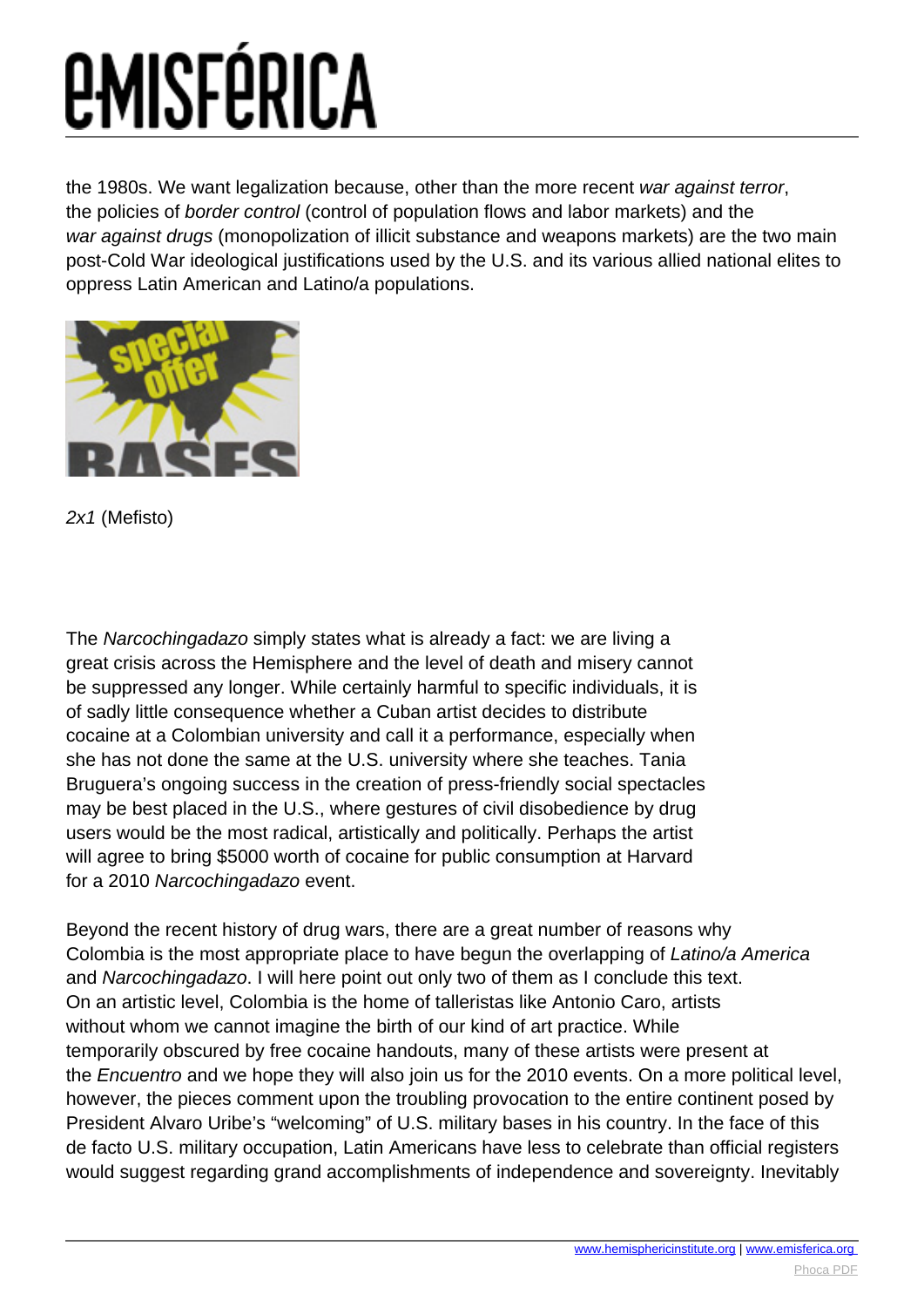connected to this history, the very name of the Hemispheric Institute of Performance and Politics reminds us of the Western Hemisphere Institute for Security Cooperation (formerly known as the School of the Americas), the infamous institution that pretended to close at the end of the Cold War when in fact it was only renamed. 20 years after the cinematic extraction of Noriega from Panamá, the decision to establish U.S. bases in Colombia joins the iconic prison camps in Guantánamo as potent geopolitical markers of the continued high stakes placed in the region.



InDios We Trust (Mefisto)

The images, actions, conversations, and exchanges generated by Latino/a America and Narcochingadazo defy the oft-expressed notion that the rise of Latin American leftist governments in the last decade is a sign that U.S. foreign policy has shifted its attention to the oil-rich Middle East. These social art projects seek to speak collectively from within the Indigenous and immigrant movements that have reinvented Latino/a and Latin American politics, making them incomprehensible to the traditional political and academic Cold War rhetoric of left and right, as well as the fashionable discourses of international art elites. I end on this point by juxtaposing two fantastic stickers that graffiti artist Mefisto gave to me during our collaboration in Bogotá.

**Pedro Lasch** es artista visual. Nació y se crió en la Ciudad de México y ha vivido en la ciudad de Nueva York y en Durham (North Carolina), donde es profesor en el departamento de Arte, Historia del Arte y Estudios Visuales en Duke University.

 $1$  While all of us there believed Haiti deserved world attention for the many great things Haitians have given the world, beginning with the creation of the first truly free nation on the planet, none of us knew that international media and ten thousand US troops would arrive there only a few weeks later, following the horrific earthquake of January 12th, 2010.